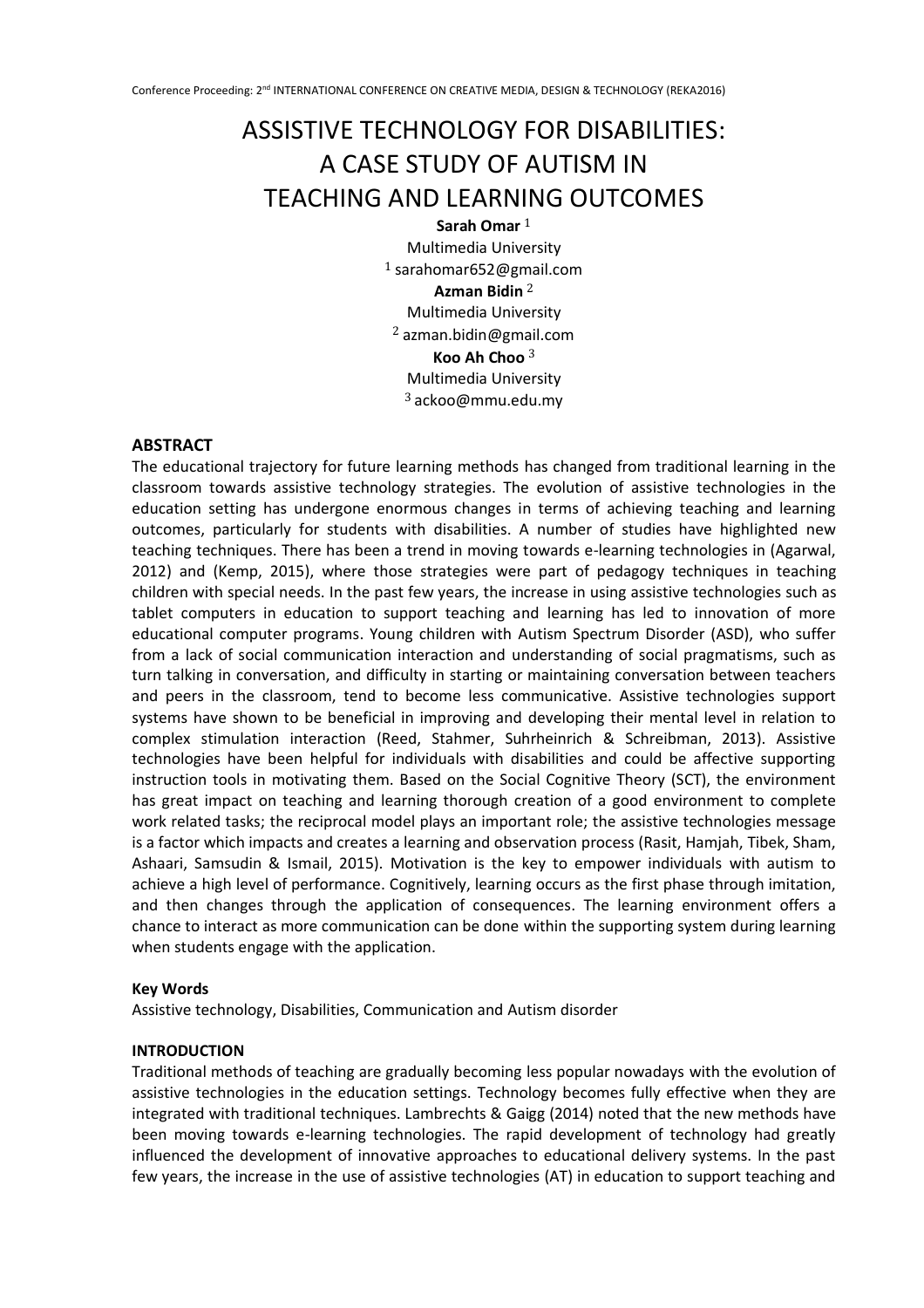learning has led to the innovation of more computer programs, opening a new avenue or method for students to learn and explore how information can be delivered differently. Emphasis is growing for mobile learning as an assertive and supporting technology and on how it is important, especially for individuals with special needs and autistic children. This paper reports on a study conducted on some of the available AT available to aid in the teaching and learning activities. The findings are targeted to enhance the education performance of students suffering from Autism Spectrum Disorder (ASD).

#### **LITERATURE REVIEW**

### **Assistive technology (AT)**

The increase and growth of AT over the past years have contributed to an increase in active participation rates of children with disabilities and helped develop specialization in different development domains. The use of AT is the core feature of high quality early intervention support in the development and learning outcomes of young children. The development of new technologies, for example the tablet computers, has become a popular tool in supporting early communication skills among children as such intervention tools have proven positive outcomes in the enhancement of learning. AT is defined as any technology that is able to teach, learn and engage learners by stimulating learning in non-traditional ways, and control learning environments and how much information is given. AT are intervention tools, which have shown improvement in students learning outcomes and developing their mental level in relation to complex stimulation interaction (Reed & Schreibman, 2013). The technology was used in the early years to educate children with disabilities, from birth until the age of 8, and it has given teachers the opportunities to perform better in teaching. Therefore, pre-training on the use of AT would help them get more accurate result incorporated with teaching procedures. Chen & Hsu (2014) assert that early use application on AT for learners with autism leads to improvement in their learning outcome. Makaton (2016) is a communication system application program that is able to assist children who have learning or communication difficulties. Whether old or young, using sign language, symbol or speech, the system helps the learner with disabilities communicate more freely. In addition, the Makaton system offers a lot of engagement. Wainer & Ingersoll (2011) said AT has built and maintained relationships between students and teachers, in addition to learning outcomes and transfers. AT should have positive outcomes that learners must be able to reflect on the experience, gaining genuine knowledge and perspective about the teaching process. A case study has been conducted (Marin, 2015) to analyze mobile technology as a viable supporting tool, and there is significant findings that show that the mobile technology can engage and teach important knowledge through designing an application program especially for teaching and learning specific information. One of the significant roles of technology is global development, as technology impacts the way information is shared. The elements important in mobile communication are to understand, develop and design appropriate tools suitable for the target users / audience or to enhance communication capabilities; specifically the ability to interact, rather than simply receive information from the sender (Jaffee, 2015). For example, technology has contributed to the improvement of those with disabilities to read more clearly by using lens that allows them to be able them to read visual stories on Tablets, which enable the user to have more engagement in the activities, especially when the contents include some visual stimuli. Teaching students with disabilities using AT depends on the design itself and learner's cognitive abilities. The result obtained show that the learners learning more with their sensory touch and feel materials (Mcewen, Zbitnew & Chatsick, 2016).

## **The impacts of AT in general education curriculum integration with Individualized Education Plan (IEP)**

Numerous studies have emphasized the importance of integrated technologies with the curriculum to support teaching procedures in terms of actual classroom practices for diverse learners. Evidence supports the effectiveness of AT in special education (Turner & Welinski, 2012). AT as a tool in the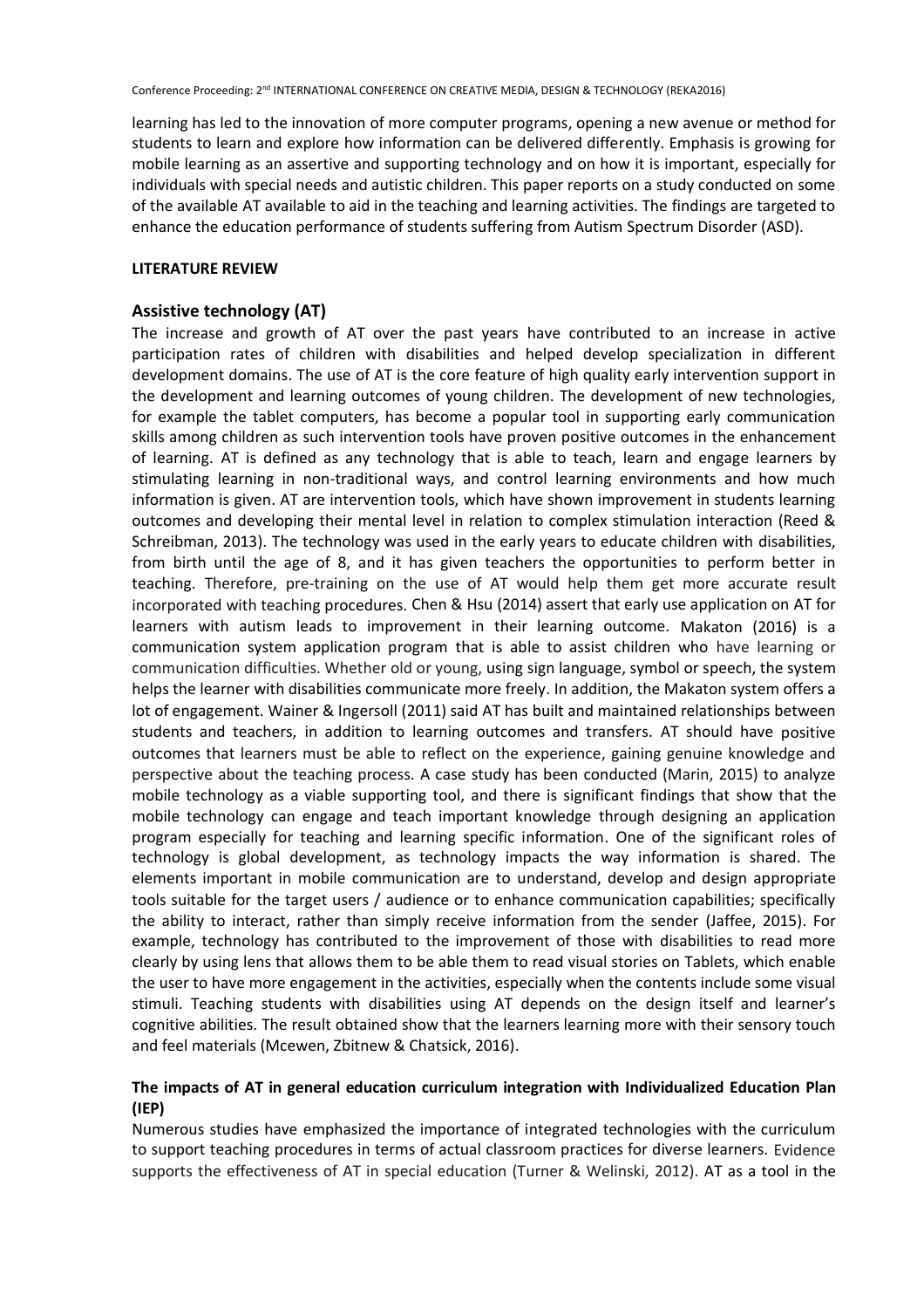educational setting enabled the children to participate in various activities, as the AT increased the independence of those with disabilities in carrying out their daily activities. The main goal is to let these children use AT in their class regularly. A new study by Wood (2015) tried to implement AT in the school curriculum and reported that AT allowed learners to interact and develop their physical, cognitive and social communication skills that are important skills for future growth. Learners who have disabilities do not have an education curriculum like other normal learners do in the school, because each individual differs in terms of character and cognitive abilities. Designing relevant education courses requires collaboration from specialist teams, for example teachers, psychologist, speech specialist and language therapist.

### **Education and world of AT Apps**

The educational process relates to how to deliver information, knowledge and facts, immaterial of whether they are audible, visible or readable. Education has become a right and necessity for all regardless of their nature or abilities. The law has provided that each individual who has the physical ability, mentality and skills to gain from education, can take the benefits of it. There is no difference between teaching adults or children, the only difference is in the strategies. "No child left behind" this quote considers that both normal and disabled children have the same equal right to education. 13% of the learners have disabilities. One of the main enduring issues in special education is to give a chance to each individual to learn without obstructive environment. According to the National Association for the Education of Young Children, the best time to educate children with disabilities is from birth until the age of 8. Although many children have access to apps on AT such as tablets, they are not mainly for education and learning but instead primarily for entertainment purposes. AT is an intervention tool used to support traditional teaching in the classroom, and allows learners to be more independent. The collaboration between teachers and program strategy, together with the AT, brought about teaching methods that yielded important benefits for all students, and significantly contributed to the improvement in their outcome achievement. AT have various uses in the education sector and this developing technology increases every day to cater for the different disabilities, including for example, electronic vision enhancement systems for visually impaired young children to aid them in learning and understanding pictures as representations of objects. Similarly, AT helps learners who have autism to communicate. Based on surveys, communication skills are found to be amongst the top educational priorities in teaching. The use of AT requires a prompting technique and some delay before asking or requesting them same question, which is necessary to ensure learning. AT devices are used as support tools facilitated with a lot of visual graphics and gesture interface, so that touch may deliver meaningful contribution in several learning outcomes. Positive learning using AT promoted development of a new generation of AT successfully used in teaching communication to children with ASD or other development disabilities (Mulloy, Gevarter, Hopkins, Sutherland, & Ramdoss, 2014).

#### **3. PROBLEM STATEMENTS**

Social communication skills are the most common problems identified with Autism Spectrum Disorder (ASD). Generally, ASD children have difficulties in understanding, expressing emotion and feelings, face difficulties with social pragmatisms such as in turn talking in conversation, and have difficulty in starting or maintaining conversations. The lack of social communication interaction between teachers and peers in the classroom always result in students becoming less communicative.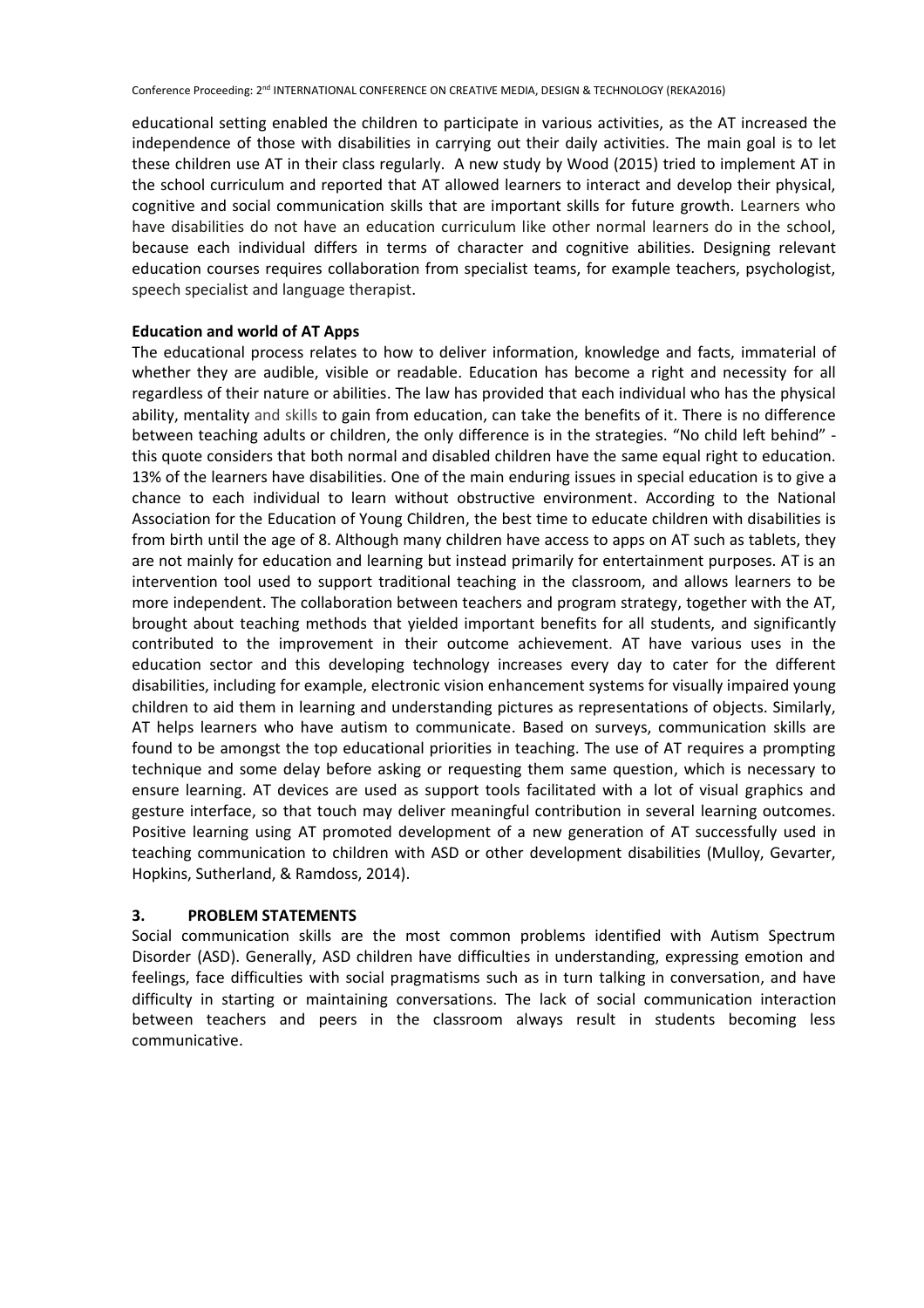Conference Proceeding: 2nd INTERNATIONAL CONFERENCE ON CREATIVE MEDIA, DESIGN & TECHNOLOGY (REKA2016)

## **4. METHODOLOGY**

This qualitative research employed a case study approach to analyze how:

- 1. Case study will be author method as future consideration.
- 2. The sample of this study consists of a special education teacher and parents. Case study profile method will allow the author to examine how AT tools can achieve the learning outcomes within the education setting, to evaluate an on.
- 3. Direct observations including photographs of what author have observed .

# **5. RESULTS**

This study, as a result based on the literature reviewed, has found that the AT as a supporting tool for disabilities produces a positive outcome. The work also showed improvement in the way that the students with disabilities completed tasks, therefore it could be concluded that they engaged the learner in the topic.

The recent growth of technologies has seen to the developed education technology. This technology helped improve learning, received information and has affected them. Based on (Turner & Welinski, 2012), Wood (2015) integrated the technology with the IPE curriculum has more learning skills benefits. Technologies have removed and eliminated the obstructive environment for more learning.

## **6. CONCLUSION**

Based on the evolution of new technology, the learner's outcomes could be further improved. Treatment technologies are tools that are used to educate and teach the masses about any obstructions. These technologies have contributed to eliminate obstruction for more learning result. Treatment technologies are tools that are used to educate and teach without any obstruction. These technologies have contributed to eliminate obstruction for more learning results. AT has contributed to develop a method to teach and to deliver knowledge in the auditory or visual form. Some of the AT have facilities, for example, a touch interface (gesture), pictures resolution, sound and recode, making presentation, etc.

## **REFERENCES**

- Agarwal, G. (2012). Effect of motivation on teaching conversational skills to children with Autism (Doctoral dissertation, University of Missouri-Columbia).
- Chen, C. H., Bobzien, J., Bruhn, A., Zhang, M., & Hsu, W. W. (2014, October). The first step toward reconstructing visual perception and cognition in autism. In *Systems, Man and Cybernetics (SMC), 2014 IEEE International Conference on* (pp. 1171-1174). IEEE.
- Buckrop, J., Roberts, A., & LoCasale-Crouch, J. (2016). Children's preschool classroom experiences and associations with early elementary special education referral. *Early Childhood Research Quarterly*, *36* 452-461.
- Huitt, W., & Monetti, D. (2008). Social learning perspective. In W. Darity, International Encyclopedia of the Social Sciences (2nd ed.) pp602-603
- Makaton (2016) The Makaton Charity. [online] Available at: [https://www.makaton.org](https://www.makaton.org/) [Accessed on 14 April 2016]
- Rasit, R. M., Hamjah, S. H., Tibek, S. R., Sham, F. M., Ashaari, M. F., Samsudin, M. A., & Ismail, A. (2015). Educating Film Audience Through Social Cognitive Theory Reciprocal Model. *Procedia-Social and Behavioral Sciences*, *174*, 1234-1241.